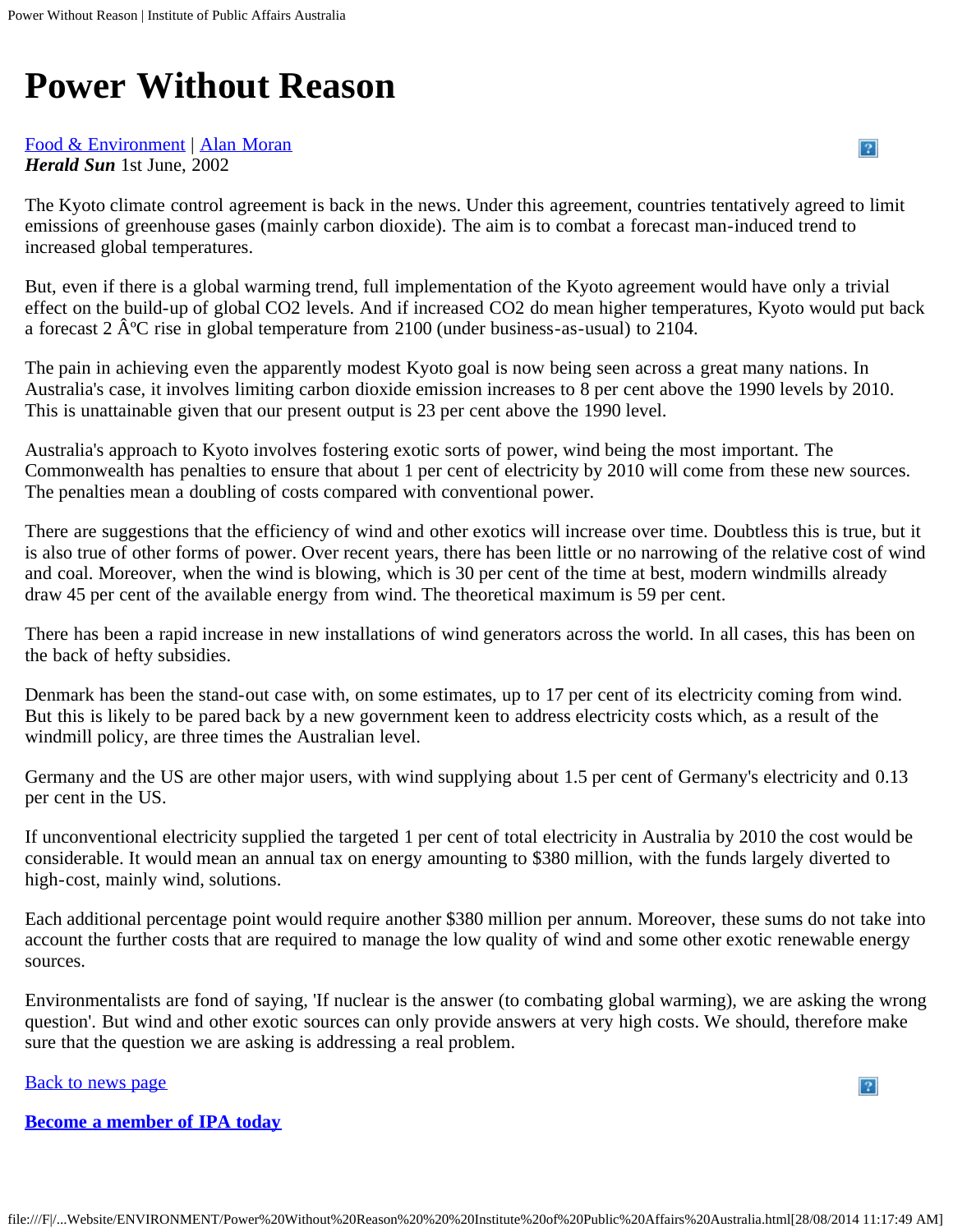Enter keywords here... Search

# **Archived news**

# [2014](https://ipa.org.au/news/index/year/2014)

- *>* [August](https://ipa.org.au/news/index/year/2014/month/8)
- *>* [July](https://ipa.org.au/news/index/year/2014/month/7)
- *>* [June](https://ipa.org.au/news/index/year/2014/month/6)
- *>* [May](https://ipa.org.au/news/index/year/2014/month/5)
- *>* [April](https://ipa.org.au/news/index/year/2014/month/4)
- *>* [March](https://ipa.org.au/news/index/year/2014/month/3)
- *>* [February](https://ipa.org.au/news/index/year/2014/month/2)
- *>* [January](https://ipa.org.au/news/index/year/2014/month/1)

#### [2013](https://ipa.org.au/news/index/year/2013)

- *>* [December](https://ipa.org.au/news/index/year/2013/month/12)
- *>* [November](https://ipa.org.au/news/index/year/2013/month/11)
- *>* [October](https://ipa.org.au/news/index/year/2013/month/10)
- *>* [September](https://ipa.org.au/news/index/year/2013/month/9)
- *>* [August](https://ipa.org.au/news/index/year/2013/month/8)
- *>* [July](https://ipa.org.au/news/index/year/2013/month/7)
- *>* [June](https://ipa.org.au/news/index/year/2013/month/6)
- *>* [May](https://ipa.org.au/news/index/year/2013/month/5)
- *>* [April](https://ipa.org.au/news/index/year/2013/month/4)
- *>* [March](https://ipa.org.au/news/index/year/2013/month/3)
- *>* [February](https://ipa.org.au/news/index/year/2013/month/2)
- *>* [January](https://ipa.org.au/news/index/year/2013/month/1)

### [2012](https://ipa.org.au/news/index/year/2012)

- *>* [December](https://ipa.org.au/news/index/year/2012/month/12)
- *>* [November](https://ipa.org.au/news/index/year/2012/month/11)
- *>* [October](https://ipa.org.au/news/index/year/2012/month/10)
- *>* [September](https://ipa.org.au/news/index/year/2012/month/9)
- *>* [August](https://ipa.org.au/news/index/year/2012/month/8)
- *>* [July](https://ipa.org.au/news/index/year/2012/month/7)
- *>* [June](https://ipa.org.au/news/index/year/2012/month/6)
- *>* [May](https://ipa.org.au/news/index/year/2012/month/5)
- *>* [April](https://ipa.org.au/news/index/year/2012/month/4)
- *>* [March](https://ipa.org.au/news/index/year/2012/month/3)
- *>* [February](https://ipa.org.au/news/index/year/2012/month/2)
- *>* [January](https://ipa.org.au/news/index/year/2012/month/1)

# [2011](https://ipa.org.au/news/index/year/2011) [2010](https://ipa.org.au/news/index/year/2010)

- [2009](https://ipa.org.au/news/index/year/2009) [2008](https://ipa.org.au/news/index/year/2008)
- [2007](https://ipa.org.au/news/index/year/2007)
- [2006](https://ipa.org.au/news/index/year/2006)
- [2005](https://ipa.org.au/news/index/year/2005)
- [2004](https://ipa.org.au/news/index/year/2004)
- [2003](https://ipa.org.au/news/index/year/2003)
- [2002](https://ipa.org.au/news/index/year/2002) [2001](https://ipa.org.au/news/index/year/2001)

[2000](https://ipa.org.au/news/index/year/2000)